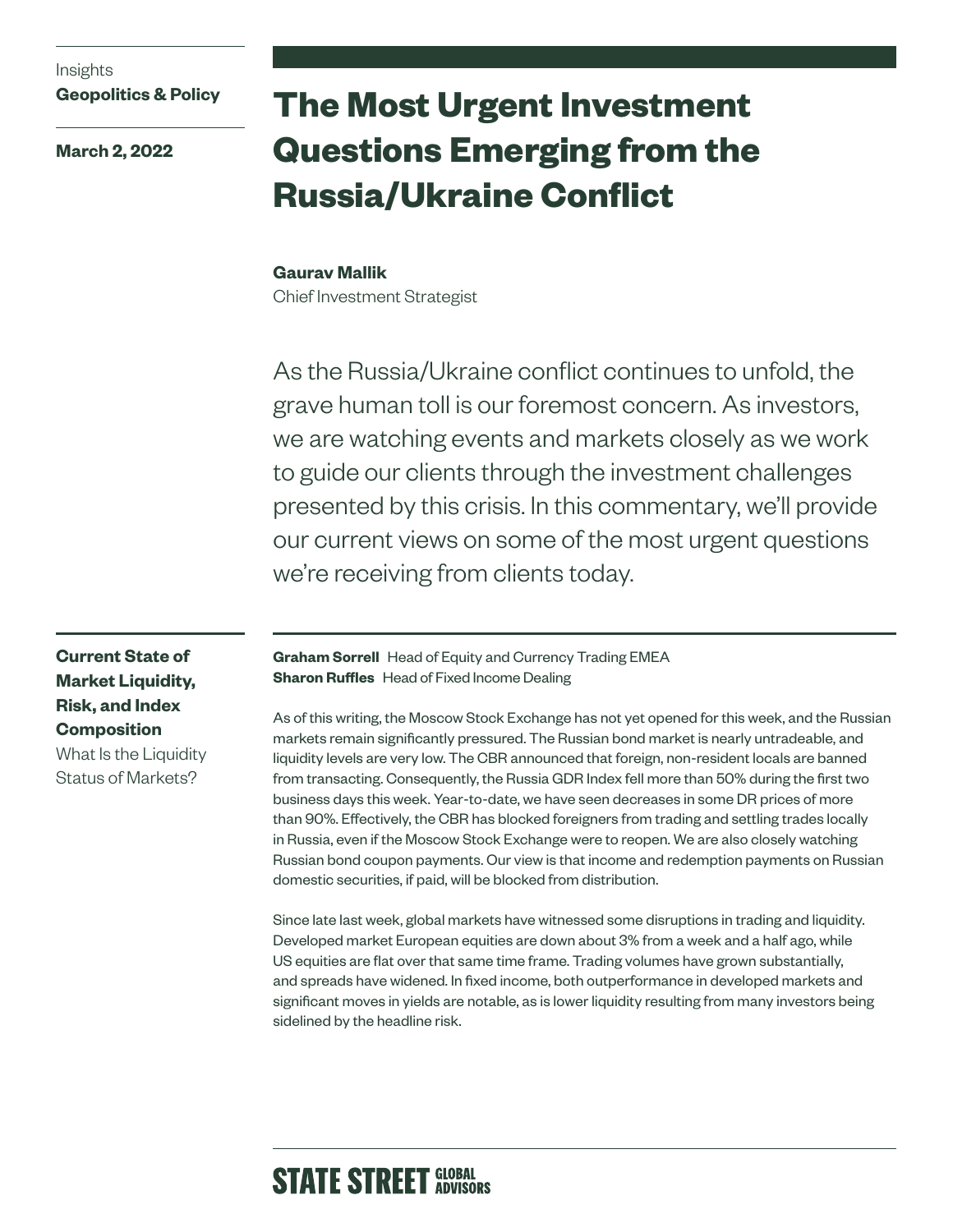Regarding Russian assets and markets, there are typically two ways of trading Russian securities: locally on the Moscow Stock Exchange and via depositary receipts (DR) listed on the London Stock Exchange or the Nasdaq. Late last week, the Central Bank of Russia (CBR) put in place short-sale bans for local shares. As a result, the borrowing market in Russia completely dried up, thereby largely preventing counterparts from being able to trade. The DR market in London has mostly remained open and tradeable, albeit with large moves and volatile conditions. Trading of American Depositary Receipts (ADR) on the Nasdaq was suspended at the start of this week.

# What Is the Impact of Sanctions from a Risk Perspective?

**Sebastjan Smodis** CFA, FRM, Global Head of Equity, ETF and Liquidity Risk Management

We have been closely monitoring the impact of the Russia/Ukraine conflict and sanctions on markets and our funds. We're relying on our sanctions implementation "playbooks," which begin with sanctions interpretation and risk analysis, followed by implementation across funds. The impact of Russia sanctions on companies and individuals on our book of business and funds has been limited so far, and in most cases, index vendors will remove securities issued by sanctioned entities from indexes, and there will be divestment from impacted funds. We don't have any counterparty or securities lending exposure to any of the sanctioned banks.

It is also important to note that these sanctions are very fast-moving and subject to change. The recently announced sanctions impacting SWIFT and Bank of Russia foreign reserves access could lead to second-order market impacts due to a global flight-to-quality.

What Is the Current Russia Exposure in Most Common Equity Indexes? **Graham Sorrell** Head of Equity and Currency Trading EMEA **Sharon Ruffles** Head of Fixed Income Dealing

As of 28 February, Russian equities represented 1.6% of the market cap weight of the MSCI Emerging Markets Index and 0.19% of the market cap weight of the MSCI ACWI Index. Both percentages represent substantial declines over the market cap weight percentages for these indexes at year-end 2021.

As of this writing, MSCI has not made any decisions on the treatment of Russian equities but is considering removing them from the MSCI Emerging Market Index and creating a standalone country index. MSCI did announce in recent days that it would not implement the previously announced changes for Russian securities as part of the February 2022 Quarterly Index Review (QIR) for the MSCI Russia Indexes or impacted composite indexes. We anticipate further guidance from MSCI, FTSE, and S&P in the coming days on how they plan to treat Russia.

Regardless of provider, the main goal of an index is to ensure investability, and that is being challenged in recent days. Russian markets are currently closed, and when they open, foreign, non-resident investors are banned from participating.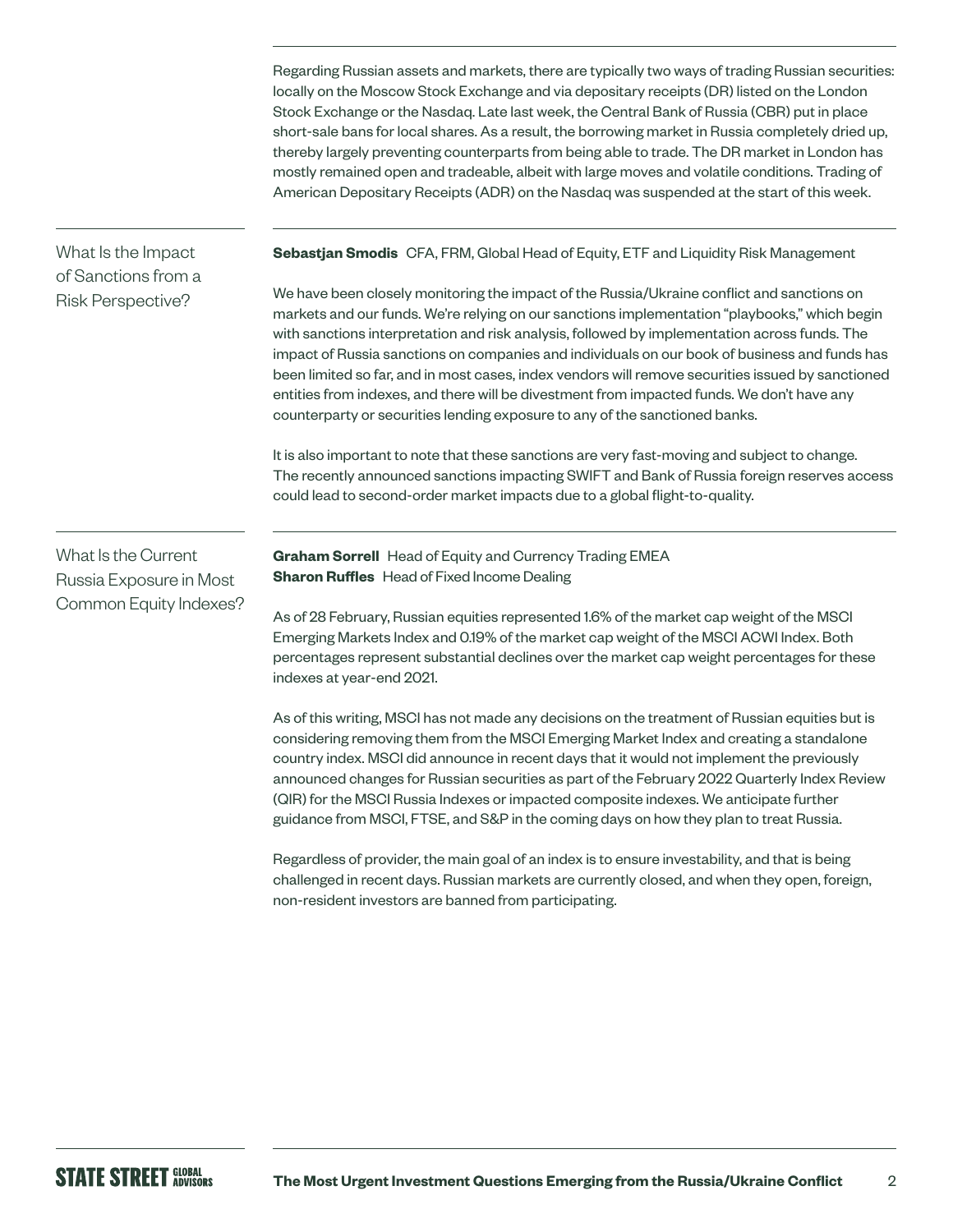# What Are the Implications of the Crisis for Fixed Income Indexes?

#### **David Furey** Head of Fixed Income Strategists, EMEA

As of 28 February, Russian bonds represented 0.14% of the Global Aggregate Index and 0.95% of the Emerging Markets Bond Index (EMBI). We are in constant dialogue with the key index providers on what the implications should be. There are three specific developments that will impact how Russia is treated by the index providers:

- Downgrade below investment grade: This is highly likely, as S&P already moved last week and Moody's and Fitch are likely to follow. This will impact Global Aggregate/Global Treasury benchmarks, with Russia being excluded at the next rebalancing. However, the timing of this exclusion needs to be considered given that local government bonds cannot currently be traded.
- Default: Russia has banned coupon payments to international owners of its local bonds. This is likely to result in a selective default, which would affect local emerging market debt (EMD) benchmarks such as JPM-GBI-EM Global Diversified or the Bloomberg Emerging Local Markets benchmark. Normally, bonds are excluded if they default; however, in this situation it depends on whether the default is temporary and whether a cross default is deemed to have taken place. Again, the inability to trade/sell existing positions also makes the timing and valuation of such actions difficult to implement.
- Index ineligibility: Capital controls that restrict investor movements into and out of markets usually deem them as no longer eligible for index inclusion. While capital controls are not specifically in place, restrictions on securities sales and settlement are in place, resulting in de-facto capital controls. It is likely, therefore, that Russian securities could be deemed ineligible at some point.

For hard currency bonds it is a slightly different matter, as trading is offshore with settlement via Euroclear, etc., so the closure of Russian exchanges to non-domestic participants has had less of an impact. With denomination in hard currency (primarily USD), there are no issues with Russian ruble exchangeability. These bonds also have greater legal protections than local currency issues as they are predominantly issued under international law — such as US or UK law. Hard currency bonds are still subject to broader sanctions on Russian debt, most notably those bonds issued by banks that have had restrictions placed on them. In light of these restrictions and because sanctions continue to evolve, hard currency bonds have been trading at a significant discount, but importantly, continue to have a market price. These bonds are likely to continue to trade, albeit at distressed levels.

## **Current State of the Conflict**

What Is the Current Geopolitical Situation, and Where Do You See It Going? What Might Be the Impact on Markets?

**Elliot Hentov** Head of Policy Research

While the eventual outcome of the conflict remains very uncertain, Ukrainian forces' robust resistance makes the prospect of an early cease fire and an accompanying risk-on rally less likely in our view, leading to the potential for continued sanctions uncertainty and increasingly the likelihood of modest stagflation, particularly in Europe. The table summarizes three possible paths for the conflict, along with implications for sanctions, macroeonomic conditions, and markets.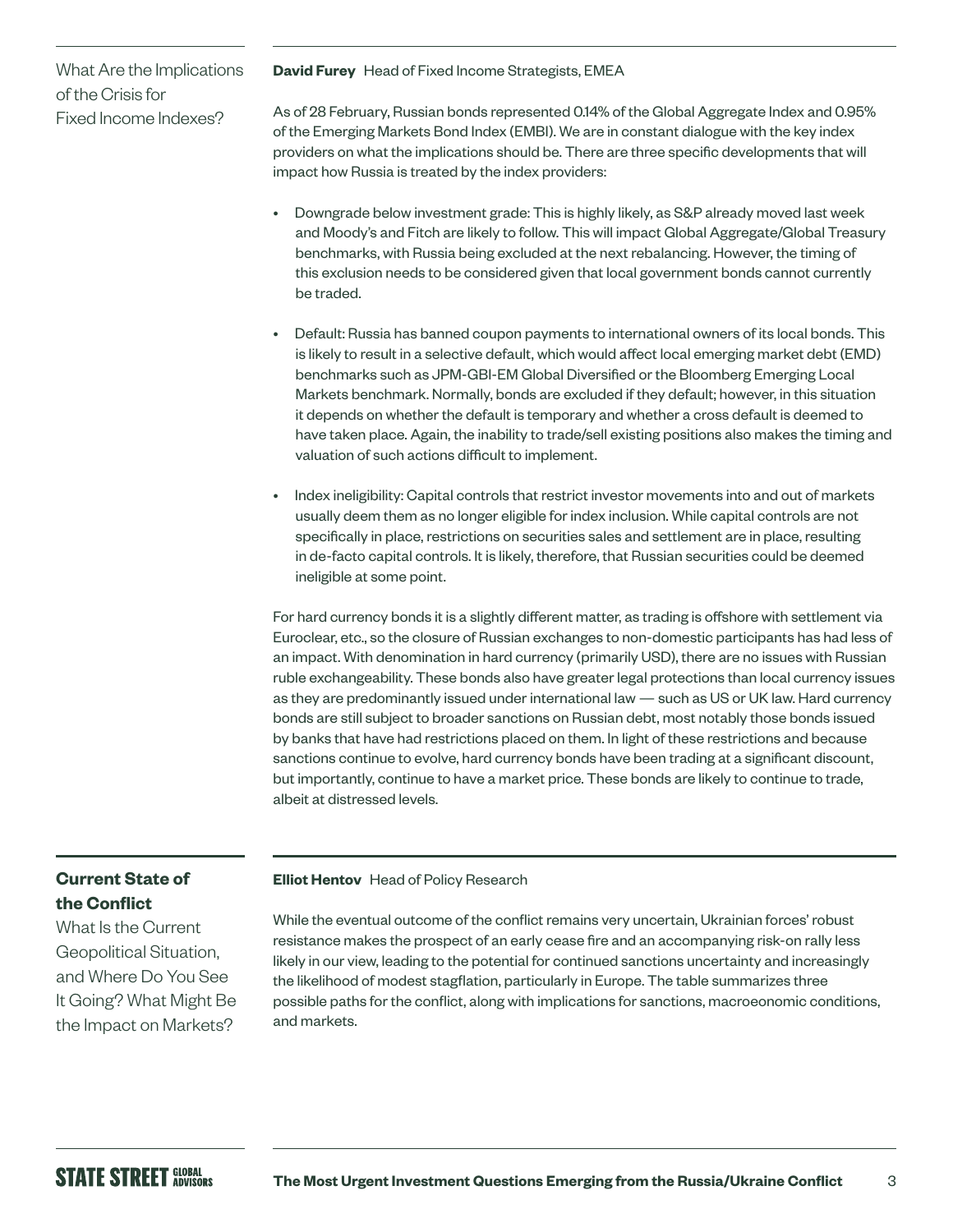### Figure 1 **Potential Scenarios and Market Reactions**

| <b>Scenarios</b>                                                                                                         | <b>Sanctions</b>                                                                                                                                    | <b>Macro</b>                                                                                                                                                              | <b>Market</b>                                                                                                                                                                                                                                                  |
|--------------------------------------------------------------------------------------------------------------------------|-----------------------------------------------------------------------------------------------------------------------------------------------------|---------------------------------------------------------------------------------------------------------------------------------------------------------------------------|----------------------------------------------------------------------------------------------------------------------------------------------------------------------------------------------------------------------------------------------------------------|
| Early Cease-Fire - Less Likely<br>Talks relate to treatment of areas under<br>Russian control                            | Peak sanctions behind us<br>$\bullet$<br>• Potential for sanctions relief late<br>in 2022 or 2023 as part of wider<br>European security agreement   | Limited spillover<br>$\bullet$<br>Disinflationary effect from risk premia<br>dissolving in commodity complex                                                              | Risk-on rally (constrained by return<br>$\bullet$<br>to monetary policy focus)<br>EUR and EM assets benefit<br>disproportionately                                                                                                                              |
| <b>Partition - More Likely</b><br>Separation into pro-Russian "East"<br>Ukraine (annexed?) and pro-EUR "West"<br>Ukraine | Continued sanctions uncertainty<br>$\bullet$<br><b>Russian counter-actions follow in</b><br>$\bullet$<br>non-financial domains                      | Modest stagflationary impulse in<br>$\bullet$<br>Europe, but rest of world less affected<br>Commodity prices stay elevated but<br>$\bullet$<br>plateau, helping exporters | Global markets recover, but weaker<br>$\bullet$<br>arguments for US/rest-of-world<br>outperformance given hampered<br>Europe                                                                                                                                   |
| <b>Prolonged Insurgency — Less Likely</b><br>Invasion continues, including urban<br>insurgency and high death toll       | Sanctions escalation continues and<br>$\bullet$<br>expands into many other areas,<br>with individual cyberattacks on key<br>institutions or markets | Repeated commodity supply<br>disruptions, including in agriculture<br>Stagflationary effect on rest of world<br>$\bullet$<br>(though not enough for recession)            | No relief rally, with risk premia settling<br>$\bullet$<br>in as semi-permanent<br>Sentiment channel heavily impaired<br>$\bullet$<br>Safe-haven FX, gold, and non-<br>$\bullet$<br>cyclicals outperform<br>US/rest-of-world equity<br>outperformance restored |

Source: State Street Global Advisors Global Macro Policy Research.

## **Macroeconomic Impact**

What Has Been the Economic Impact of the Crisis so Far, and What Are Your Expectations? How Will This Crisis Affect Central-bank Action on Rates?

#### **Simona Mocuta** Chief Economist

The main macro impact channel is through supply disruption, whether commodities or broader supply chains. Because of this, duration of the crisis is critical. In this sense, from a global growth standpoint, the conflict might prove similar to Omicron: in with a vengeance, but out of the picture just as quickly. There seems to be more downside risk with this crisis than with Omicron insofar as Omicron was merely a variation of a pre-existing situation, whereas the Russian invasion is altogether a new shock. Short-term severity could be far greater if there are interruptions to energy supply in Europe. Price shocks are easier to digest and provide less worry, in our view, than actual energy shortages on the ground, especially if these impact industrial output. We expect some hope from timing as the weather improves with spring, reducing household heating needs.

While the short-term impulse is stagflationary, we should be cautious about extrapolating too much. The impact on consumer prices is highly dependent on potential compensatory government actions on taxes, subsidies, and therefore, it is so too early to comment. The crisis likely re-engages fiscal policy into the response picture, even if only temporary; yet more so in Europe. While Central Bank views are not changed from last week, we see March hikes still likely by the Bank of Canada, the Bank of England, and the US Federal Reserve, but we expect the pace thereafter to be more questionable. Markets have pulled in full-year rate expectations but we are still more dovish than the market is pricing in currently. Most central banks will need to revise 2022 inflation forecasts higher in the near term, but are also likely to lower them at the forecast horizon, which would leave them in a bind.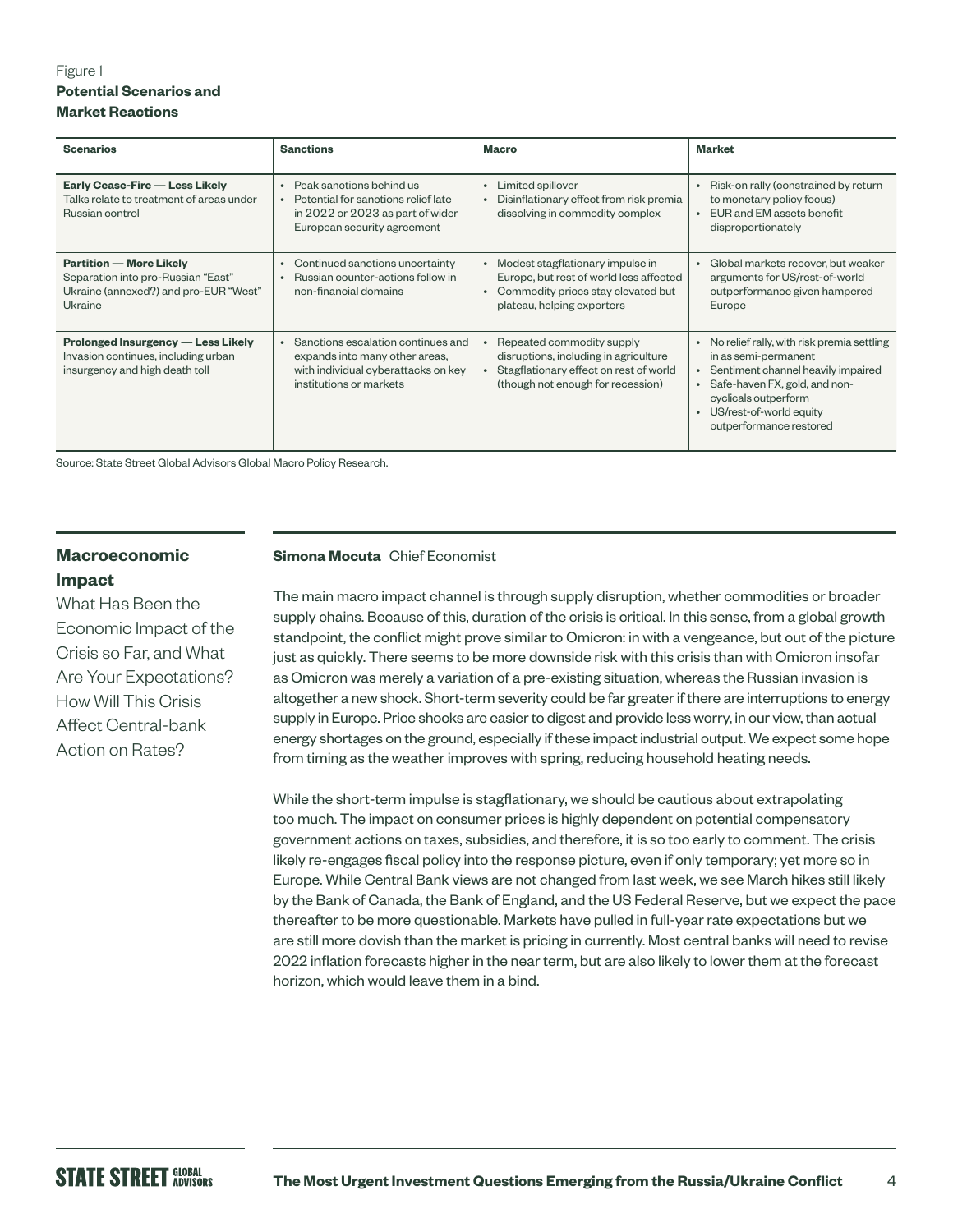With respect to the "positive on Europe" views that we have voiced since last year, we see this as a short-term headwind, but a positive reinforcement for the view on a medium-term basis. If Crimea wasn't enough of an eye opener for the failure of the European defense approach, we think Ukraine is too big not to trigger some lasting changes. Germany's shifting position is critically important and, in our view, a long-awaited change. The Europeans have essentially outsourced their defense for far too long and have lived we believe in an idealized world where defense investments were seen as optional, rather than mandatory investments. Internalizing this lesson and reassessing the union's policy mix on macro, defense, and energy, will strengthen Europe and make the European Union more resilient. We are encouraged by privatization efforts in Italy and hope the country portents a more market-friendly macro policy mix in years to come.

#### **Michael Narkiewicz** Portfolio Manager, Investment Solutions Group

Across commodities markets, we have seen heightened volatility and a swift move higher for certain commodities, including oil and natural gas prices. As of this writing, oil prices are at 7-year highs with West Texas Intermediate (WTI), a specific grade of crude oil and one of the main three benchmarks in oil pricing, along with Brent and Dubai Crude, approaching \$106/barrel and Brent marching towards \$107/barrel. European natural gas prices also remain volatile after initially spiking 50%, and risks across energy commodities remain skewed to the upside.

Outside of energy, we have also seen broad-based gains in key metals and agricultural commodities. Russia is a major producer of metals such as nickel, aluminum, and copper, all of which have very tight inventories, and any lost production would likely result in higher prices. Along with Russia, Ukraine is a large producer of agricultural commodities, including wheat, barley, corn, and sunflower oil. Importantly, these commodities would be vulnerable to supply disruptions as well. Additionally, Ukraine has key ports in the Black Sea which makes the country important in terms of the global transportation of commodities.

As prices evolve, fundamentals in our view support longer-term price appreciation. Inventories remain tight and are down by ~660 million barrels since July 2020. Geopolitical shocks are typically short-lived; however, we view the potential for a sustained shock with oil prices moving to \$125/barrel or higher. Russia's energy exports are irreplaceable and global spare capacity is so low that there is no other country able to fill the gap (including Saudi Arabia). OPEC+ has underproduced output target by a growing margin and since the beginning of 2021 the underperformance has effectively removed 300 millions of barrels from the market. A significant question is whether the war will remain a military conflict, or will it turn into an economic war, where Russia retaliates against sanctions by cutting off oil and gas supplies.

We are closely watching Russian energy supply, spare capacity of energy, and globallycoordinated Strategic Petroleum Reserve (SPR) releases. We are monitoring any curtailment of Russian energy supply and exports since they are irreplaceable. Russia is the largest natural gas exporter in the world with volumes around 22-23 billion cubic feet per day, a majority of which supply Germany and the rest of Europe. Further, spare capacity of energy is expected to continue to fall throughout the year. The lack of spare capacity is so important since it leaves little to no cushion for supply disruptions. And lastly, globally-coordinated Strategic Petroleum Reserve (SPR) releases we do not expect will be able to fill the gap or solve the global supply problem.

In terms of portfolio positioning, we are overweight broad commodities. Commodities have also been an excellent inflation hedge and a long-standing overweight position for us. In addition, we are overweight gold as part of our tail risk basket as our Market Regime Indicator (MRI) reached High Risk and Crisis regimes. We view holding gold as beneficial, too, as an inflation hedge.

# **Crisis Impact by Asset Class**

Commodities: Do You Expect Oil Prices to Ease? How Has the Crisis Affected the Commodity Complex in General and Energy Prices in Particular?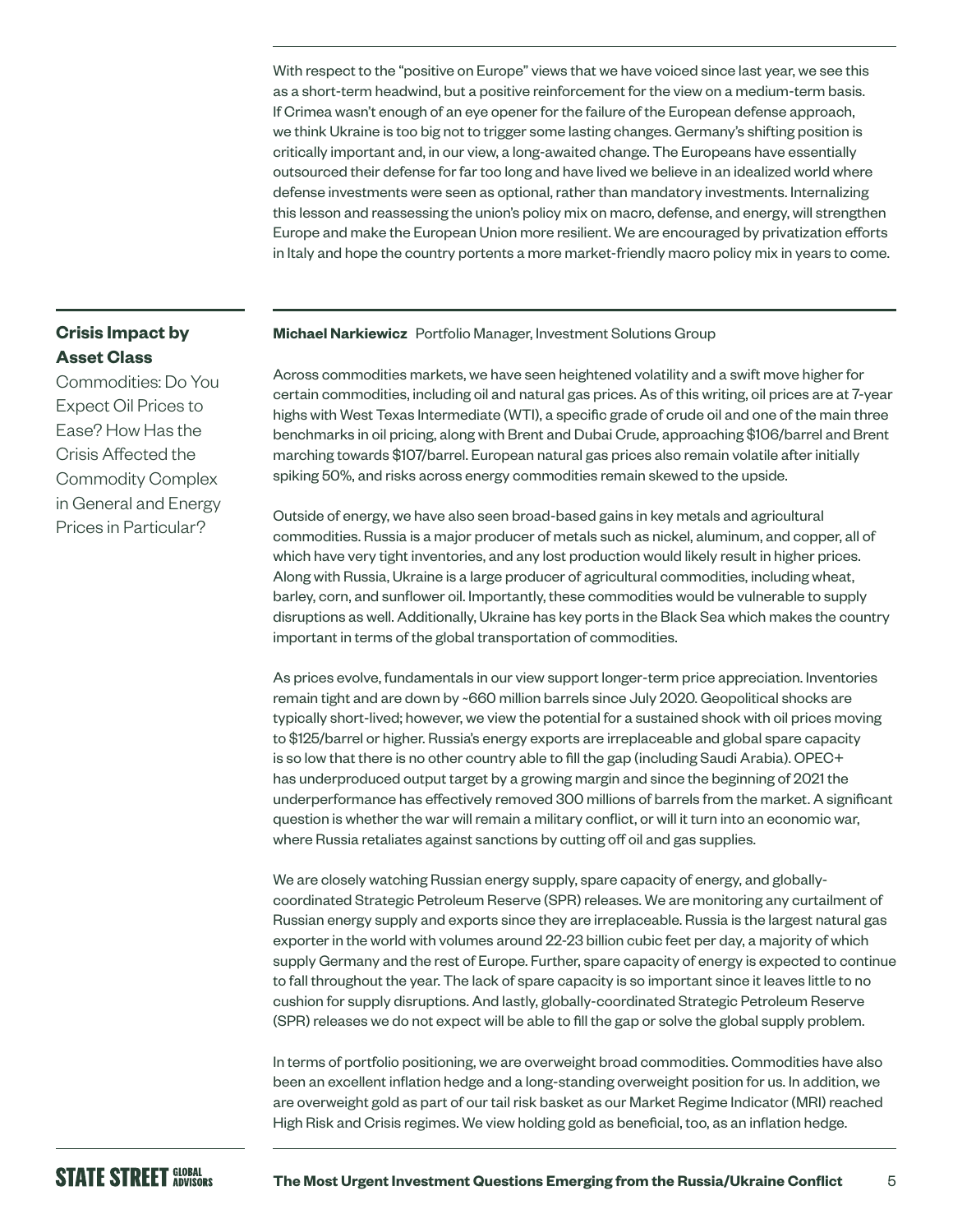# Currencies: How Have Currency Markets Reacted, and Where Do We Think They're Going?

#### **Aaron Hurd** Senior Portfolio Manager, Currency

Currency markets have had a rational response to the Russia/Ukraine crisis, with returns fairly well aligned to the geographic proximity to the war, sensitivity to commodity exposure, and general sensitivity to global risk sentiment.

The Russian ruble is in serious jeopardy of becoming untradable, after the recent sanctions on Russian banks, the Russian central bank, and Russian restrictions on payments to foreigners in response to those sanctions. Outside of the ruble, the currencies of Central and Eastern Europe have been hardest hit due to the risk that the conflict spills over into their countries, as well as growth risks from higher energy prices.

The currencies of the broader EU and UK have reacted more to the stagflationary risks of spikes in energy prices and the general impairment in investor and consumer sentiment. The US Dollar which typically performs well during global crisis periods, is doing well but is not the star performer of this crisis. Currencies of countries geographically removed from Europe, with limited economic ties to Russia, a positive commodity exposure, and attractive long-run valuations have outperformed. These include the Australian, New Zealand, and Canadian dollars, as well as the Chilean peso. The Norwegian krone has also outperformed, as its positive oil exposure has more than offset the drag from its proximity to the conflict. Going forward, the high degree of uncertainty regarding the duration and severity of the conflict and associated sanctions should keep European currencies on the defensive and help support the US Dollar over the near term.

We do see some pockets of opportunity. The additional risk premium in the Polish zloty and Hungarian forint appears overdone. Both are historically cheap to our estimates of fair value, have rising interest rates, and strong enough growth prospects to withstand the strain from the conflict. More importantly, we see the potential spillover impacts to these NATO countries as more limited than recent price action would suggest. We expect continued near-term downside pressures for the zloty and forint, but the medium- to longer-term outlook is increasingly attractive. Beyond that, we see additional upside potential in undervalued, commodity-linked currencies, with rising interest rates that have outperformed since the start of this crisis. Importantly, we see that upside potential both with a quick resolution to the war and a longer, drawn-out conflict.

**Matt Nest** Global Head of Active Fixed Income

Our baseline coming into the last couple of weeks was for continued bear flattening of the yield curve, as inflation concerns were front and center and central banks were on the move pressuring short-term interest rates higher. At the same time, growth was slowing, albeit from high levels, leading to relative anchoring of longer-dated yields. We had been reducing credit throughout the fourth quarter and first part of this year as rich valuations, spreads leaking wider, and deteriorating technicals combined to create a more bearish outlook (we were not overly concerned, as the fundamental credit outlook remained healthy with continued strong earnings and a benign default picture). At the same time, we were watching value build in the front end of the yield curve, providing a potential opportunity for long-duration positions.

Fixed Income: How Has the Crisis Impacted Fixed Income Markets? How Do You Expect That Impact to Evolve?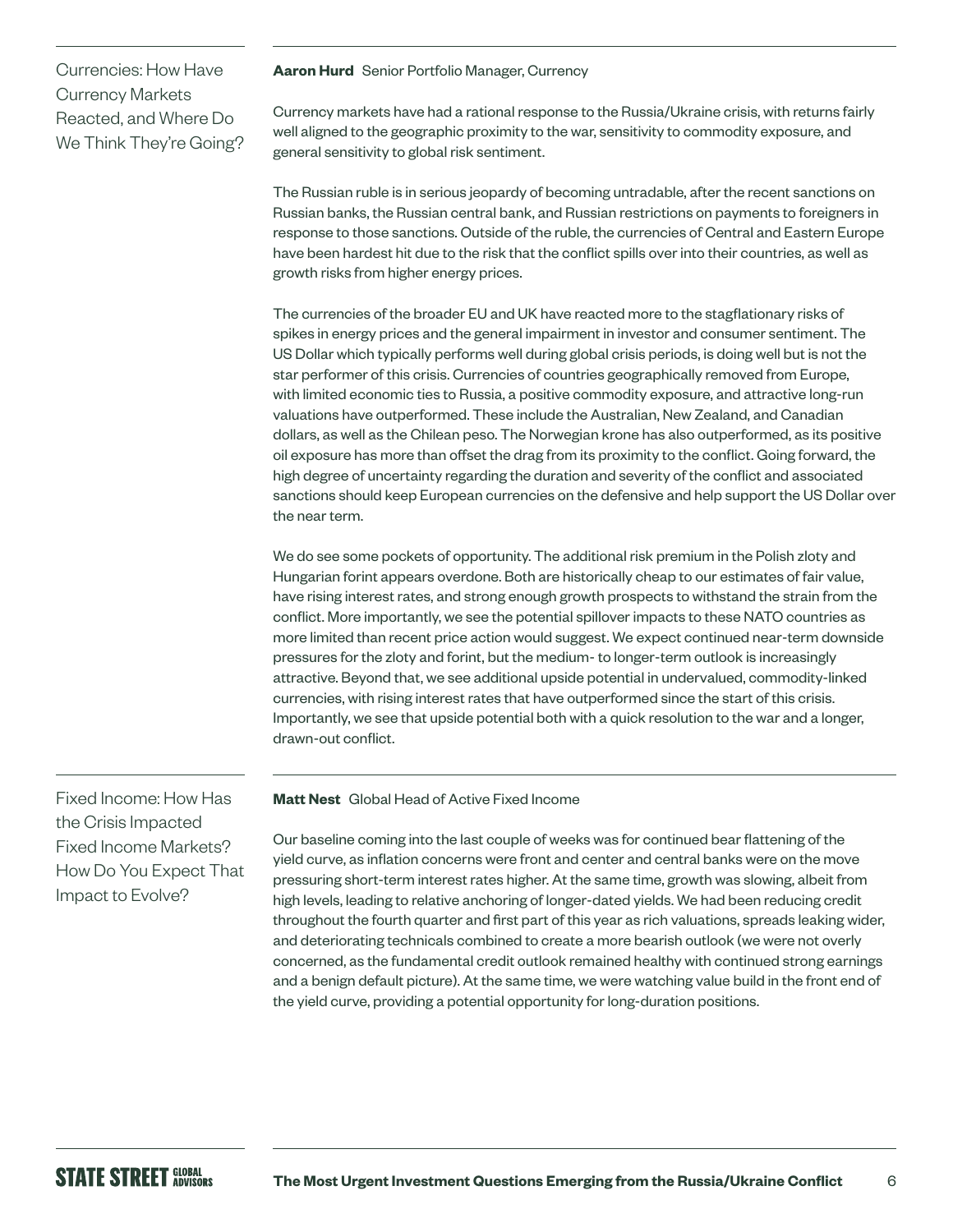Recently the situation in Russia/Ukraine has led to a more classic risk-off environment in fixed income markets, with credit spreads moving wider and interest rates moving lower. While this is likely to continue until the picture becomes more clear, our view, consistent with the firm's macro view, is that this event likely exacerbates the baseline dynamics and provides a further stagflationary backdrop while not yet bleeding into broad-based credit concerns. While we have not changed the direction of travel with respect to positioning, the events of the past couple of weeks have the potential to create opportunities in both yield curves and broad credit if markets continue to move along the path they have been on most recently, so we are watching closely.

**Gaurav Mallik** Chief Investment Strategist

As the crisis unfolds, equity risk premia has risen across all markets. This is understandable given the level of uncertainty regarding the path of the conflict and its consequences.

Our base case heading into 2022 was positive on equities due to strong fundamentals (including earnings, dividends, and buybacks). Earnings in Q4 2021 were strong, and earnings estimates heading into 2022 were on an upward trajectory. Estimates have leveled off in the wake of the crisis, but earnings growth has remained comparatively strong so far in 2022. This suggests to us that commodities pressure is exerting the primary influence on equities prices right now (as opposed to an actual drop in demand).

Given our expectations for above-par economic growth in most economies, even in light of the crisis, we think equities will remain attractive. At the start of the year, as we looked forward to 2022, we advised investors to consider equity positions outside the US, particularly in Europe and China. Since then, of course, we've seen a significant correction in European stocks. We have so far maintained an overweight position in European equities, based on positive earnings and favorable valuations; however, we're keeping a close eye on further developments in the region that might derail our expectations.

In emerging markets (EM), we see some pockets of potential value emerging, but the time is not yet ripe to make an entry. In our experience, EM equities tend to provide superior returns compared to developed market (DM) equities when investors feel confident that EM growth will outpace DM growth. Given the degree of uncertainty in economic growth trajectories, we suggest caution in EM. We have taken incremental positioning in EM commodity producers as a hedge against the rising threat of inflation. We're also keeping a close eye on monetary and fiscal policy easing in China, as this trend could provide a significant EM growth lever.

We recognize an elevated level of volatility in equity markets, influenced in particular by sharply rising commodities prices. We'll be paying close attention to the results of the Q1 2022 earnings season to guide our path forward.

Equities: How Has the Crisis Impacted Equity Markets? What's Next for Equities?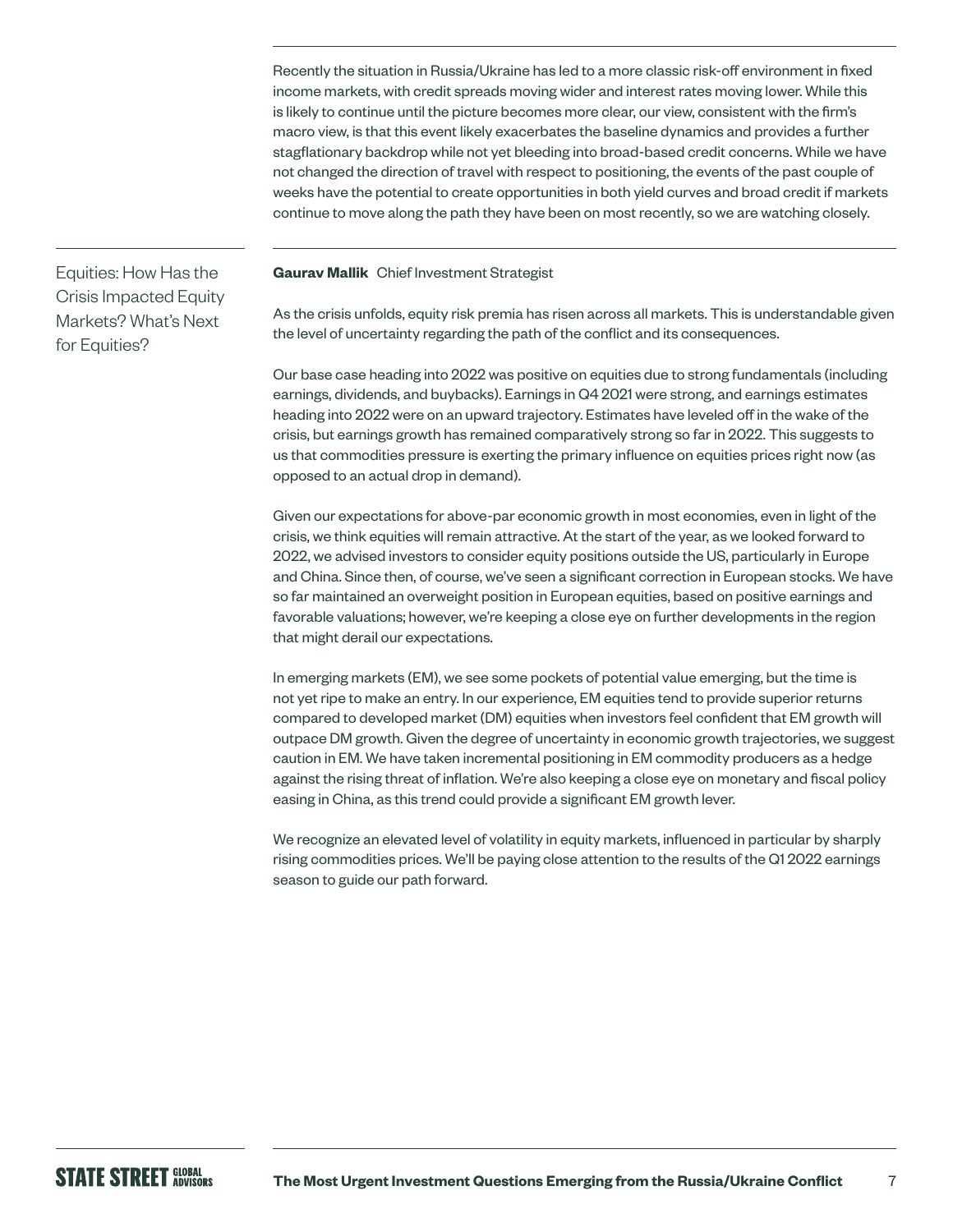### **Portfolio Implications**

Have You Changed Your Portfolio Positioning in Light of the Crisis? What Are You Watching to Guide Your Portfolio Allocation?

#### **Rob Spencer** Senior Portfolio Strategist, Investment Solutions Group

Growth expectations and a degree of caution regarding rising inflation guided our views on portfolio positioning heading into the crisis, and continue to influence our thinking. The current conflict is tragic and has certainly been unsettling for market participants. As of this writing, we believe there is a relatively low risk of the conflict spreading further. We believe that global growth, while moderating, will continue to be strong in 2022, with equities, in some regions, and commodities positioned to outperform.

Heading into the crisis, we held a modest underweight to equities in aggregate and to bonds in our tactical portfolios, offset by overweights to cash and commodities. In the aftermath of the escalation to invasion, as our proprietary market regime indicator (MRI) spiked to a Crisis regime, we increased our position in global equities and gold. In general, we believe that it's important to incorporate investor risk sentiment into our portfolio positioning, and this movement in the MRI suggests to us that investors may have become overly pessimistic, which in turn can serve as a contrarian signal that is supportive of equities. Overall, we're comfortable with our current positioning, but we are monitoring the situation closely and will act quickly in our tactical portfolios, if needed.